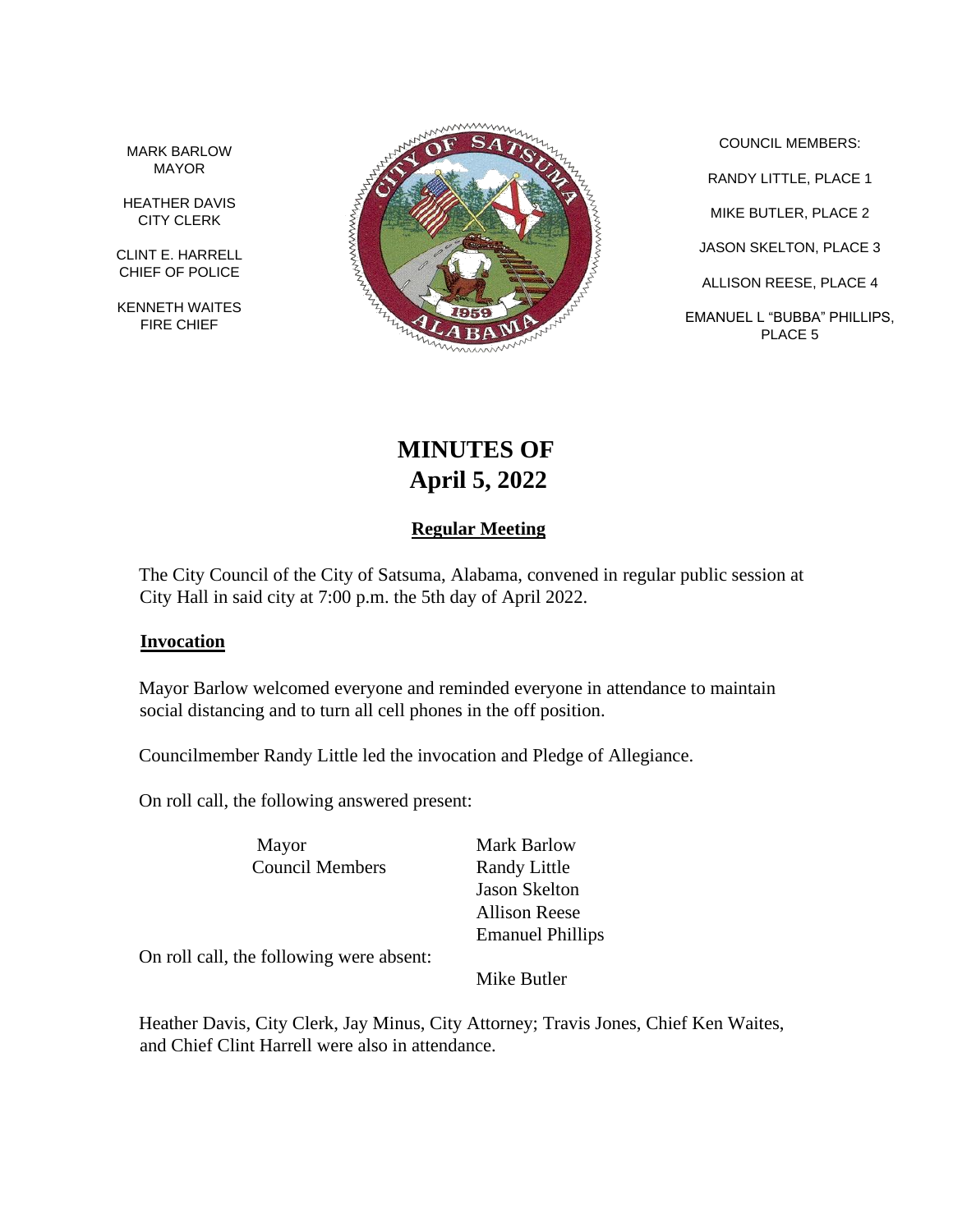A quorum was present and Mayor Barlow opened the meeting for the transaction of business.

#### **Agenda**

On a motion made by Councilmember Skelton to add items "h "and "i" and seconded by Councilmember Little, the motion carried unanimously and the agenda was approved.

#### **Approval of Minutes**

Mayor Barlow presented the minutes from the Regular Meeting held on March 15, 2022. Councilmember Little made a motion to approve the minutes as presented. Councilmember Reese seconded the motion and it carried unanimously.

Mayor Barlow presented the minutes from the work session held on March 2, 2022. Councilmember Reese made a motion to approve the minutes as presented and Councilmember Phillips seconded the motion and it carried unanimously.

#### **Recognitions**

None

#### **Visitors**

Kathy Gifford came before Council to discuss the use of city land to start a community garden. After lengthy discussion, council decided that she begin using that land for said purposes.

Shawna Alvarez came before council to request waiver of rental fee for Steele Creek Lodge on May 10, 2022 to hold a band banquet.

Shirley Presnall came before Council to request waiver of rental fee for Steele Creek Lodge on April 7, 2022. Motion was made by Councilmember Reese and seconded by Councilmember Skelton, with all voting "aye", Council unanimously approved.

Sallie Woodard came before Council to discuss right of way near 5852 Old Hwy 43. After lengthy discussion, Mrs. Woodard and Council agreed to get more information and come back to this discussion.

Tracy Nolfe came before Council to discuss a meeting to be held April 26, 2022 at 6:30 at FBCS to address concerns of residents from Creola and Satsuma about annexation.

Linda Robbins came before Council to request waiver of rental fee of Steele Creek Lodge on May 2, 2022 for the Saraland, Satsuma, and Chickasaw Education Council & Scholarship Foundation.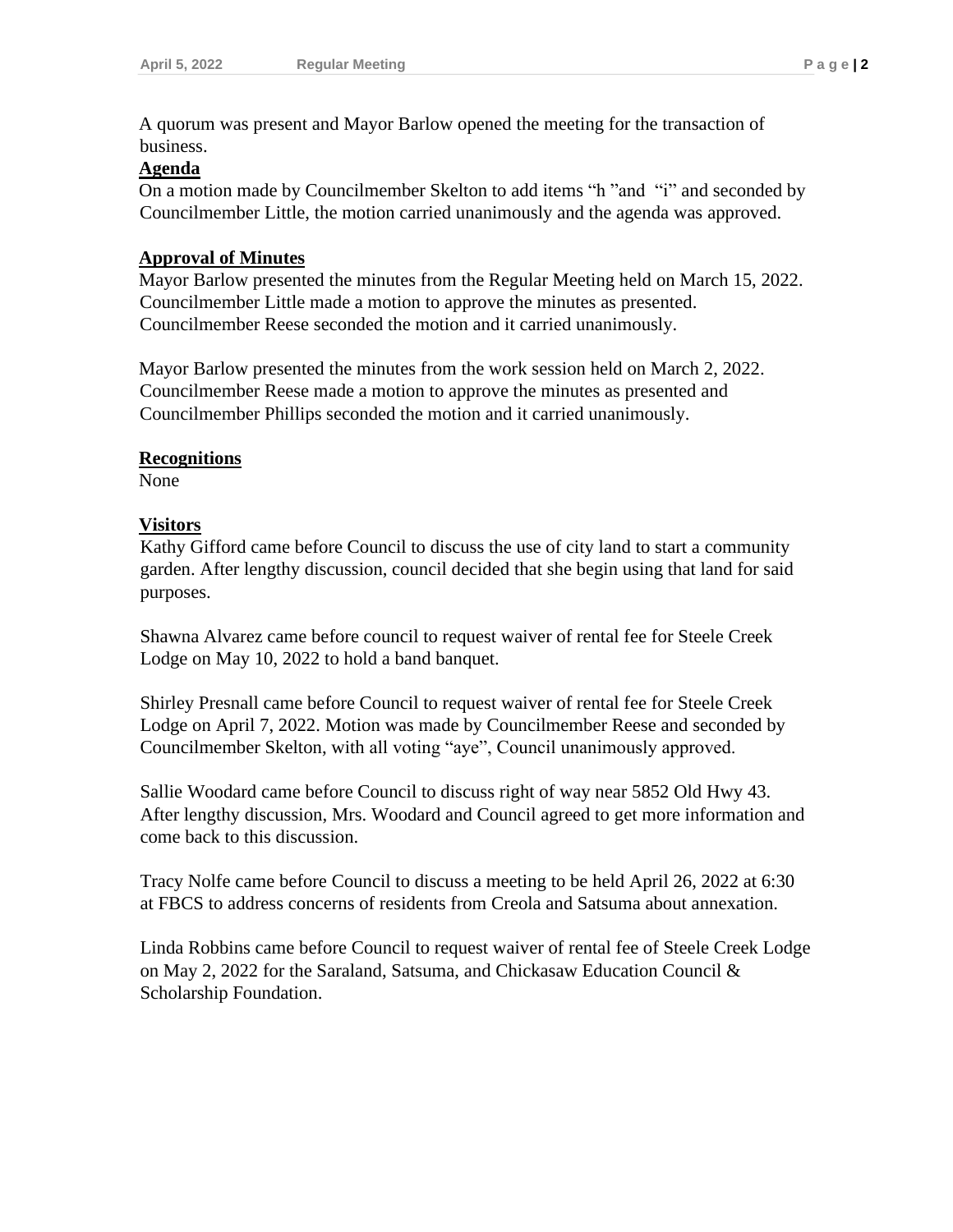#### **Mayor's and Council's Reports:**

## **Mayor's Report**

Mayor Barlow expressed his condolences to several families on the death of their loved ones throughout the City of Satsuma.

Mayor Barlow stated Robbie Strom with GMC had workers at the Lodge working around the wetlands and will pursue the GOMESA project.

Mayor Barlow reported Josh Pope with Spa & Tub came to clean up the Splash Pad and get it ready to open. Public works had completed the pressure washing.

Mayor Barlow reported that the fence at Plateau at the park have been removed with the help of public works. Mayor Barlow also reported that there is a leak in the wall at restrooms at Splash Pad. He also stated that requested dirt had been brought to the ball parks.

Mayor Barlow stated work had begun at the tennis courts.

Mayor Barlow stated that the audit was in hand and asked council to review.

Mayor Barlow stated that two more state inmates had been reporting to public works to help and gives a total of 7 inmates currently being used.

Mayor Barlow stated that school board interviews will be held on Monday April, 18, 2022 beginning at 4pm at city hall.

Mayor Barlow reported 50-year class reunion for 1972 was held at Steele Creek Lodge this past weekend.

Mayor Barlow reported that the MS\$ ADEM report has been executed an sent off.

Mayor Barlow stated that the lighting contactor that he spoke to last month should have a quote soon to go to LED lighting at the parks.

Mayor Barlow reported that the financials would be ready at the next council meeting.

Mayor Barlow reported that Chief Harrell had received a \$5K grant from Shell Chemical for the police department.

## **Public Services – Councilmember Little**

Councilmember Little reported that 50 new garbage cans have been ordered for the sanitation department.

Councilmember Little reported that the seniors are still maintain around 12-15 people on Tuesdays and Thursdays. That the last quarterly gift card had been given to Gayle Crownover on March 29, 2022 to purchase things for the seniors.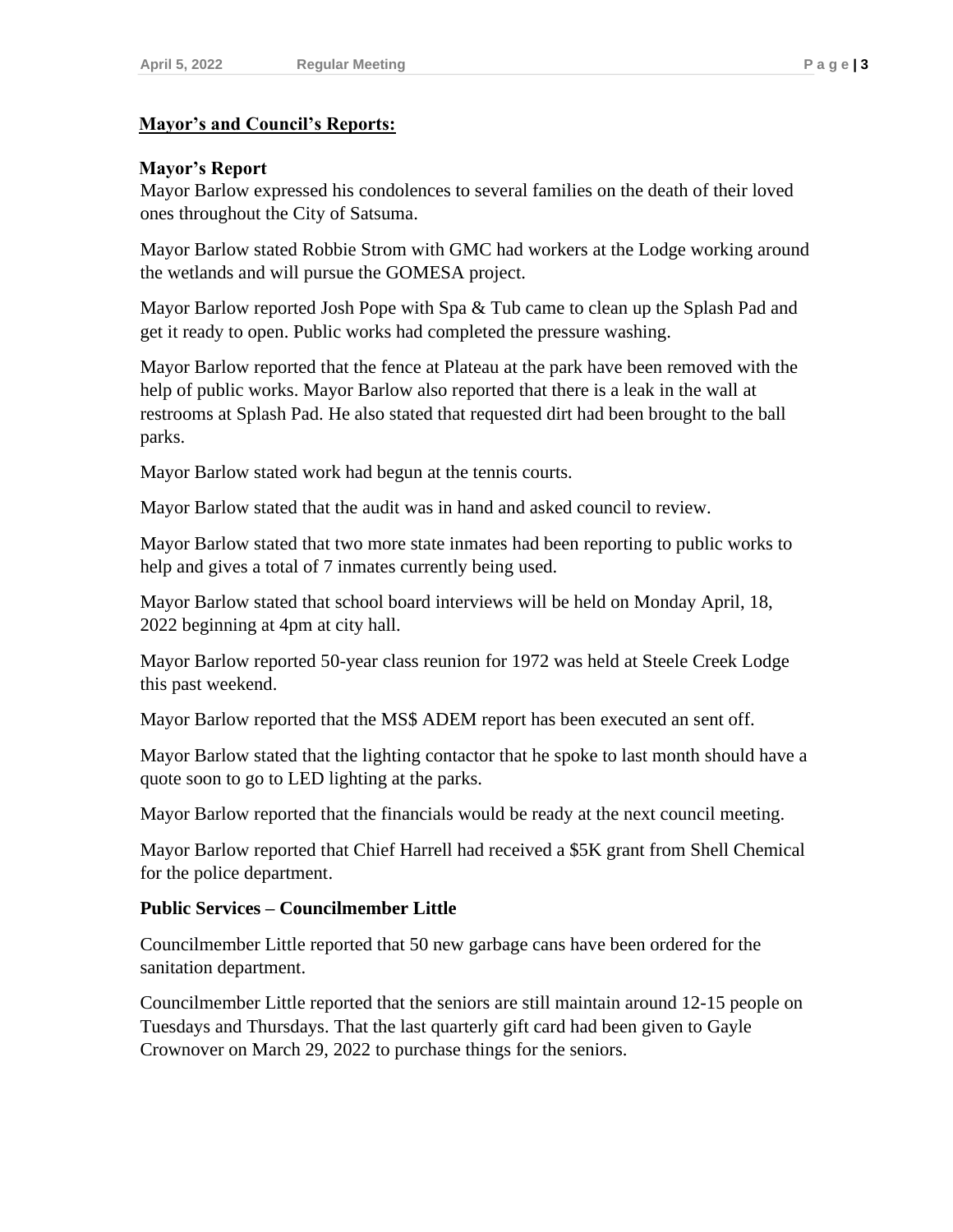Councilmember Little stated 839 meals had been delivered on the Meals on Wheels program and that there is still a waiting list for people to get meals delivered to them. The senior transportation van made 36 trips to appointments and 2 shopping days.

Councilmember Little also reported that the new van will cost approximately \$49K and the city will owe 20% which will be approximately \$9800.00.

Councilmember Little reported that permits are still being issued regularly at city hall.

Councilmember Little reported that the scrap metal was taken to be recycled and over \$500 was made on scrap prices.

### **Public Safety – Councilmember Butler**

Mayor Barlow reported that there were 46 EMS calls and 34 Fire calls and there are currently two fire recruits in training. Chief Harrell reported that he had submitted one applicant for referral for hire. He also reported that a 2019 murder trial was being held and in May of this year, he will have one recruit in the academy in Selma for 15 weeks.

Mayor Barlow reported that there were 449 calls for service last month. 6 felony cases, 21 misdemeanor cases along with 101 traffic citations issued.

#### **Administration – Councilmember Skelton**

Councilmember Skelton didn't have anything to report at this time.

#### **Parks & Recreation – Councilmember Reese**

Councilmember Reese didn't have anything to report at this time.

#### **Public Works – Councilmember Phillips**

Councilmember Phillips didn't have anything to report at this time.

#### **Items for Consideration**

#### **A. Consideration of payment of the bills in the amount of \$110,244.14**

On a motion by Councilmember Skelton and seconded by Councilmember Phillips with all voting "aye" Council unanimously approved and the motion carried.

## **B. Discussion and consideration of the request from Satsuma High School to waive the rental fee for Steele Creek Lodge on May 19, 2022 for the senior breakfast.**

On a motion by Councilmember Reese and seconded by Councilmember Little with all voting "aye" Council unanimously approved and the motion carried.

## **C. Discussion and consideration of bids for cleaning services at Steele Creek Lodge.**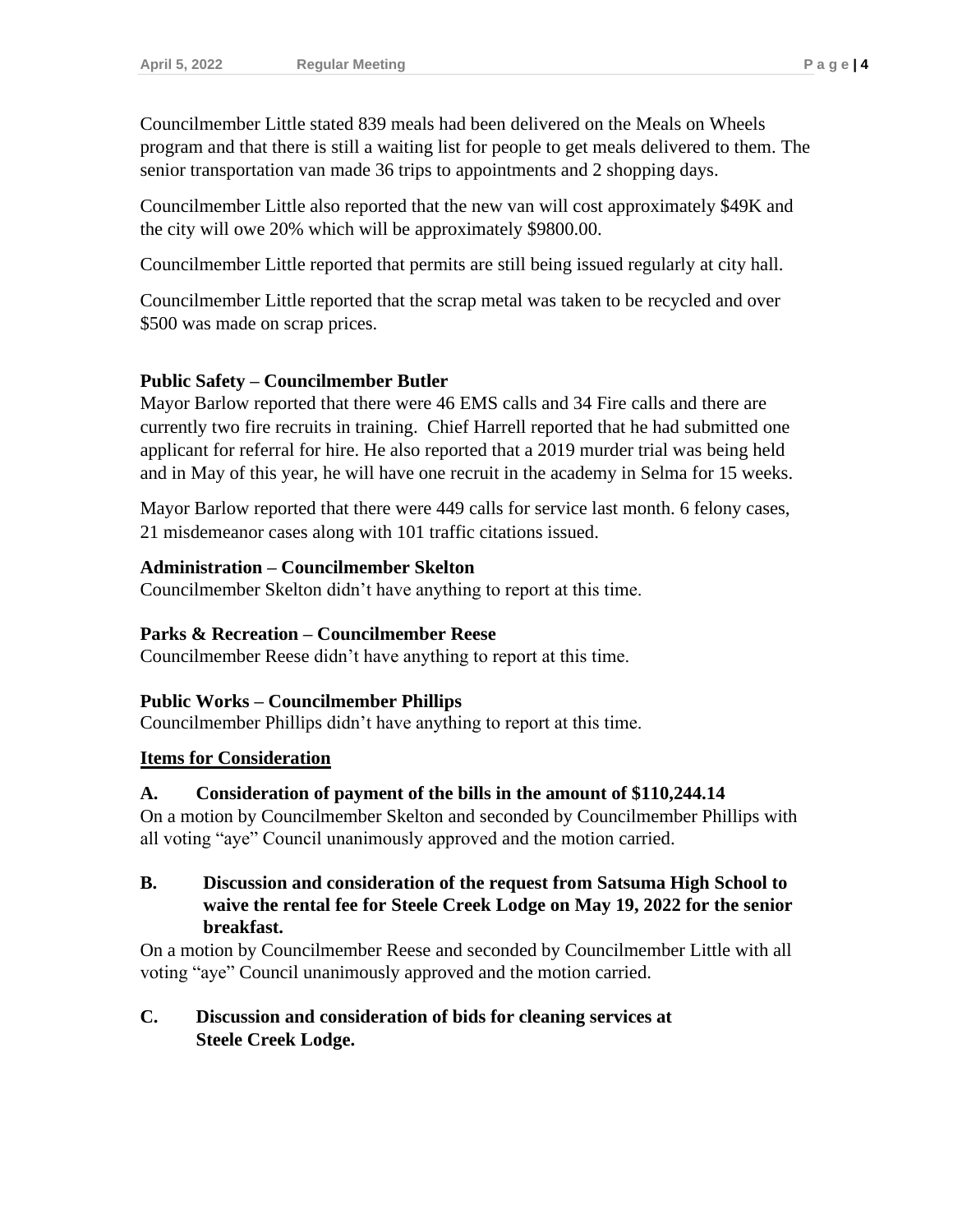On a motion by Councilmember Little to table until next meeting and seconded by Councilmember Skelton with all voting "aye" Council unanimously approved and the motion carried.

## **D**. **Discussion and consideration of increasing rental fee amounts at Steele Creek Lodge.**

On a motion by Councilmember Little to table until next meeting and seconded by Councilmember Skelton with all voting "aye" Council unanimously approved and the motion carried.

## **E. Consideration of resignation of Michelle Greiner as Senior Aide effective April 15, 2022.**

On motion by Councilmember Little and seconded by Councilmember Skelton, with all voting "aye" council unanimously approved and the motion carried.

## **F. Discussion and consideration of bids to remove a tree at 5556 2nd Street.**

On motion by Councilmember Little to award the bid to the lowest responsible bidder, HAMCO, with all voting "aye" council unanimously approved and the motion carried.

## **G. Discussion and consideration of signing the agreement for engineering services with Civil Southeast for resurfacing of roads. ALDOT # RALG 49-2022- 444.**

On motion by Councilmember Little and seconded by Councilmember Phillips, with 3 voting "aye", 1 voting "nay" and 1 abstaining due to being able to use the access to get to his house, council approved and the motion carried.

## **H. Discussion and consideration allow Band Boosters to use Steele Creek Lodge on May 10, 2022 and waive the rental fee.**

On motion by Councilmember Reese and seconded by Councilmember Skelton, with all voting "aye", council unanimously approved and the motion carried.

# **I. Discussion and consideration of setting a work session on April 18, 2022 at 4:00 to have school board interviews.**

On motion by Councilmember Reese and seconded by Councilmember Skelton, with all voting "aye", council unanimously approved and the motion carried.

# **Resolutions, Ordinances, Orders & Other Business**

## **A. Resolution 2022-04-01 to consider acceptance of Mobil County's offer to donate a ROW on Old Hwy 43 to the City of Satsuma**.

On motion by Council member Skelton and seconded by Councilmember Little, with all voting "aye", council unanimously approved and the motion carried.